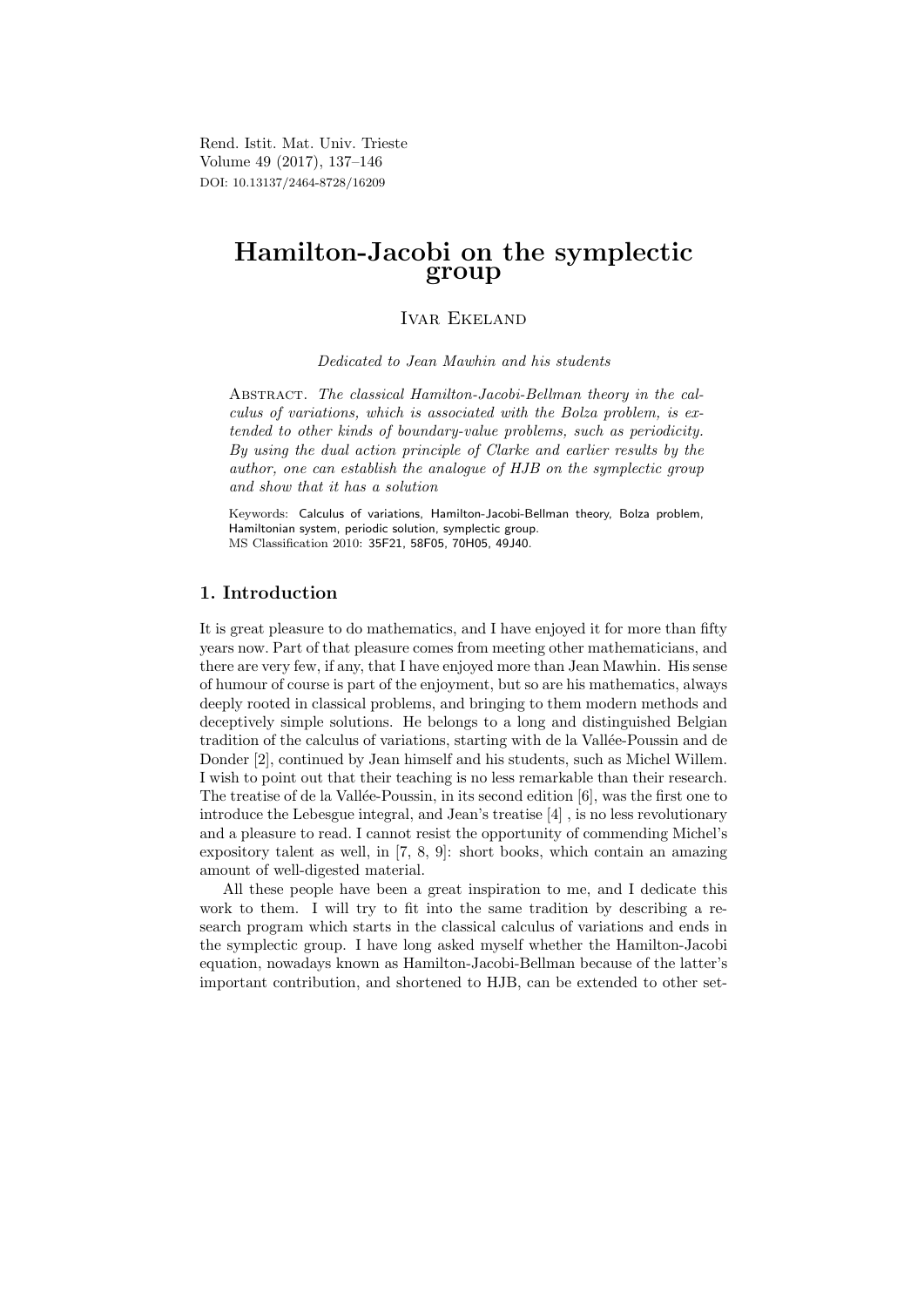tings, for instance to periodic boundary conditions. It turns out that they can. I will describe how to proceed, and leave the detailed study of the equation to further studies, preferably by younger people.

# 2. The classical situation

Let me first summarize the classical theory (see [1] or [7]). Consider the classical Bolza problem in the one-dimensional calculus of variations:

$$
\inf \int_0^T f\left(q, \frac{dq}{dt}\right) dt , \tag{1}
$$

$$
q(0) = q_0, \quad q(T) = q_1, \quad \frac{dq}{dt} \in L^1,
$$
 (2)

where  $T > 0$ ,  $q_0$  and  $q_1 \in R^n$  are prescribed. Suppose  $f(q, \chi)$  is continuously differentiable, convex wrt  $\chi$  and coercive, meaning that we have  $f(q, \chi) \ge$  $\Phi(|\chi|)$  where  $\Phi$  is bounded from below and  $\Phi(t) t^{-1} \to \infty$  when  $t \to \infty$ . Then it can be shown that the minimizer  $q$  exists, and that  $\left| \begin{array}{c} 1 & 0 \\ 0 & 0 \end{array} \right|$  $\left| \frac{dq}{dt} \right| \in L^{\infty}$ , so that it satisfies the Euler-Lagrange equation:

$$
\frac{d}{dt}\frac{\partial f}{\partial \chi} = \frac{\partial f}{\partial q}.
$$

Since the function  $f$  has been assumed to be convex wrt the second variable, it has a Legendre transform:

$$
H(p,q) = \max\{p\chi - f(q,\chi)\}\tag{3}
$$

and it is well-known that the Euler-Lagrange equation (1), which is a secondorder equation in  $R<sup>n</sup>$ , can be rewritten as a Hamiltonian system, which is a first-order equation in  $R^{2n}$ :

$$
\frac{dp}{dt} = -\frac{\partial H}{\partial q},\tag{4}
$$

$$
\frac{dq}{dt} = \frac{\partial H}{\partial p}.\tag{5}
$$

If now we fix  $q_0$  and introduce the so-called value function  $V(q_1, T)$  associated with the optimization problem  $(1)-(2)$ , namely:

$$
V(q_1, T) := \inf \left\{ \int_0^T f\left(q, \frac{dq}{dt}\right) dt \mid q(0) = q_0, \ q(T) = q_1 \right\},\tag{6}
$$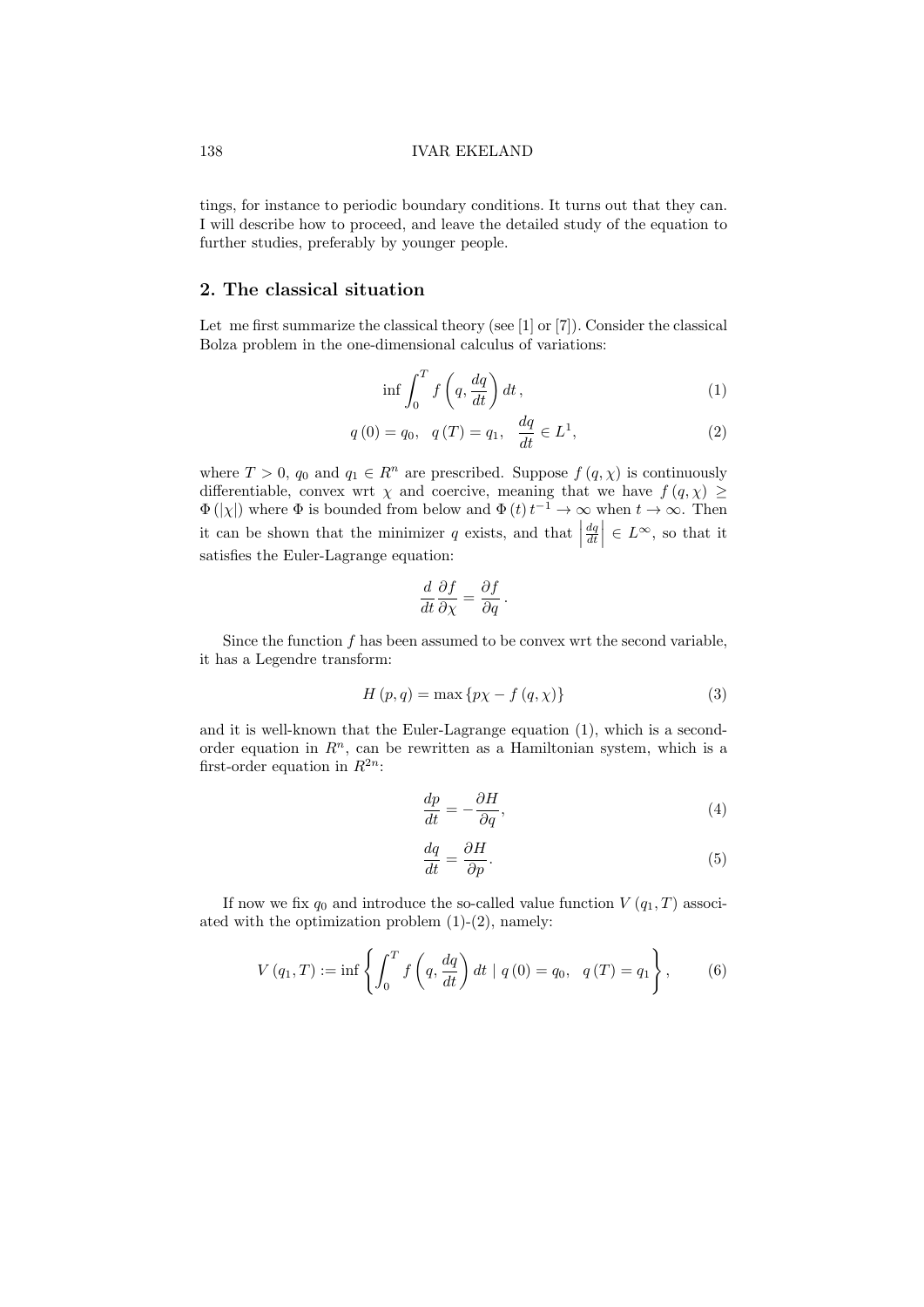we find that it satisfies a first-order PDE on  $R^n \times [0, T]$ :

$$
\frac{\partial V}{\partial T} + H\left(q_1, \frac{\partial V}{\partial q_1}\right) = 0.
$$
\n(7)

This is the HJB equation. We have approached it through the value function, but the same equation can also be obtained by trying to find a change of variable which would simplify the problem (i.e. generating functions), and this is how it appears in the work of Hamilton and Jacobi.

Note that  $q_0$  and  $q_1$  play symmetric roles, so that a similar equation exists for  $q_0$ .

### 3. Other boundary conditions

From now on we shall simplify notations by writing  $x = (p, q)$  and:

$$
J = \left( \begin{array}{cc} 0 & -I_n \\ I_n & 0 \end{array} \right).
$$

It follows that the system (4)-(5) can be rewritten compactly as  $\frac{dx}{dt}$  =  $JH'(x)$ .

Recall that a matrix M is symplectic if  $M^*JM = J$ . The group of symplectic matrices in  $R^n \times R^n$  will be denoted by Sp  $(n)$ . It has dimension  $n (2n + 1)$ . It is a compact Lie group, and the tangent space at  $I_{2n}$  is given by:

$$
T_{I_{2n}}\text{Sp}(n) = \{m \mid m^*J + Jm = 0\}.
$$
 (8)

In other words,  $Jm$  is symmetric.

The Bolza problem is a natural one when  $f$  is coercive, for instance when  $f(q, \chi) = \frac{1}{2}q^2 + \frac{1}{2}\chi^2$ . Note that in that case, by formula (3), we have  $H(p, q) = \frac{1}{2}p^2 - \frac{1}{2}q^2$ , which is neither convex nor coercive. For convex and coercive Hamiltonians, such as  $H(p,q) = \frac{1}{2}p^2 + \frac{1}{2}q^2$ , the natural one is to look for periodic solutions, that is, to investigate the problem:

$$
\frac{dx}{dt} = JH'(x),
$$
  

$$
x(T) = x(0).
$$

This problem can be imbedded in a family of problems indexed by  $M \in \mathrm{Sp}(n)$ 

$$
\frac{dx}{dt} = JH'(x) \,,\tag{9}
$$

$$
x(T) = Mx(0). \tag{10}
$$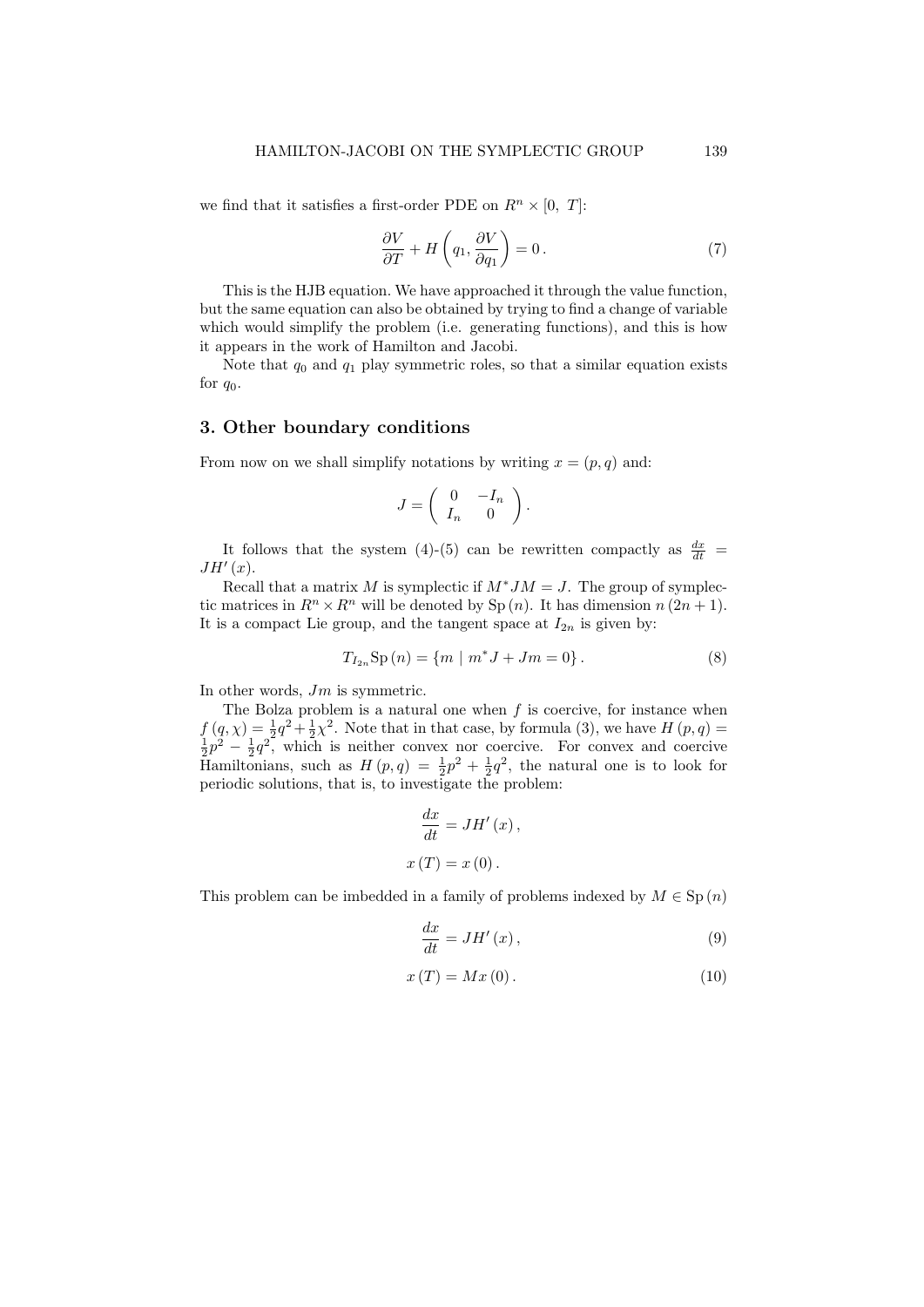#### 140 IVAR EKELAND

Here M will play the role devoted to  $(q_0, q_1)$  in the Bolza problem: the value function will be  $V(M,T)$  instead of  $V(q_0, q_1, T)$ . Note that we cannot define it by using the least action principle:

$$
V(M,T) = \inf \left\{ \int_0^T \left[ \frac{1}{2} \left( J \frac{dx}{dt}, x \right) + H(x) \right] dt \mid x(T) = Mx(0) \right\},\,
$$

because the right-hand side takes the value  $+\infty$  (and would take the value  $-\infty$  if we tried to minimize). In fact, a solution to problem (9)-(10) is neither a minimizer nor a maximizer, but a critical point of the right-hand side. So we have to define the value in another way, and for this reason we make some additional assumptions on H

DEFINITION 3.1. Suppose  $H: \mathbb{R}^{2n} \to \mathbb{R}$  is convex, with  $H(0) = 0$ . It is called subquadratic near infinity if  $H(x)|x|^{-2} \to 0$  when  $|x| \to \infty$ , and subquadratic near 0 if  $H(x)|x|^{-2} \to \infty$  when  $|x| \to 0$ .

We use the results in [3] (see Chapter II.4, notably Proposition 6, Chapter III.3, notably Corollary 6; see also [5])

Theorem 3.2. Suppose H is convex and subquadratic near 0, and consider the problem:

$$
\inf \int_0^T \left[ \left( J \frac{dy}{dt}, y \right) + H^* \left( -J \frac{dy}{dt} \right) \right] dt , \tag{11}
$$

$$
y(T) = My(0). \tag{12}
$$

This problem has a solution  $y(t)$  for any  $M \in Sp(n)$ , and there is a constant  $y_0 \in R^{2n}$  such that  $y(t) + y_0$  solves problem (9)-(10). If in addition H is subquadratic near 0, this solution is not constant.

To understand the theorem, note that  $y(t) = 0$  is always a solution. Note also that, for any  $y(t)$ , adding a constant  $y_0$  changes the value of the integral by

$$
\int_0^T \left( J \frac{dy}{dt}, y_0 \right) dt = \left( J \left( y \left( T \right) - y \left( 0 \right) \right), y_0 \right) = - \left( y \left( 0 \right), \left( M^* - I_{2n} \right) y_0 \right).
$$

If M has 1 as an eigenvalue, and if  $y_0$  is an eigenvector, the right-hand side vanishes. So the solution  $y(t)$  of (11)-(12) is defined modulo a 1-eigenvector  $y_0$ of M, and the latter can be chosen so that  $y(t) + y_0$  solves (9)-(10).

We are now in a position to define the function  $V(M,T)$  in a proper way:

$$
V(M,T) = \inf \left\{ \int_0^T \left[ \frac{1}{2} \left( J \frac{dy}{dt}, y \right) + H^* \left( -J \frac{dy}{dt} \right) \right] dt \, | \, y \left( T \right) = My \left( 0 \right) \right\}. \tag{13}
$$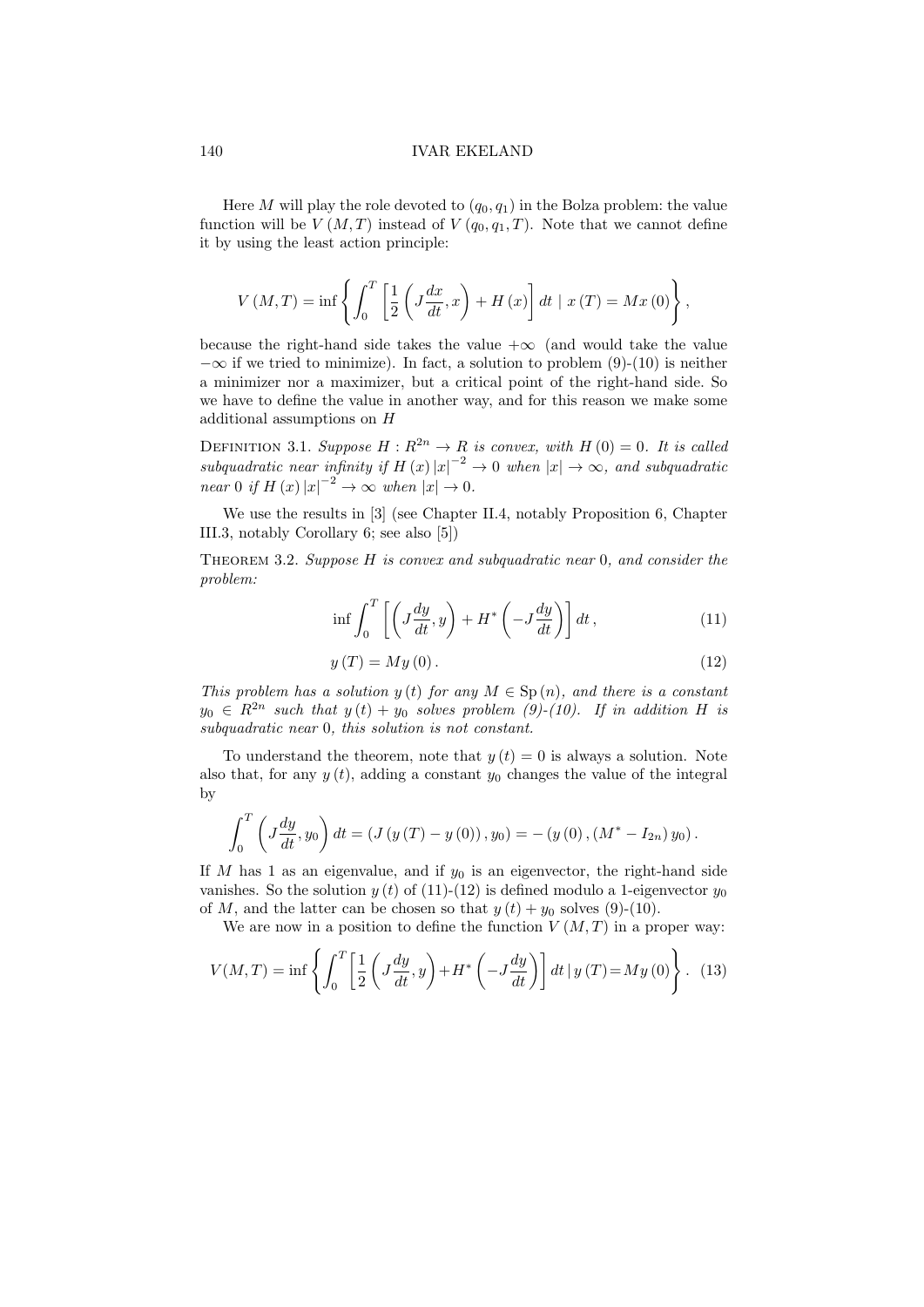The right-hand side is the dual action functional. Note that setting  $y = 0$ gives the value 0 to the integral, so that  $V(M, T) < 0$  for  $T > 0$ . The function  $V: \text{Sp}(n) \times [0, T] \to R$  is well-defined and does not vanish. Let us show that it satisfies a PDE system of the first order.

For the sake of simplicity, assume that M does not have the eigenvalue 1. Set

$$
u = \frac{dx}{dt},
$$
  

$$
x(t) = x(0) + \int_0^t u(s) ds.
$$

The boundary condition  $x(T) = Mx(0)$  becomes:

$$
x(0) + \int_0^T u dt = Mx(0),
$$
\n(14)

$$
x(0) = (M - I_{2n})^{-1} \int_0^T u \, dt. \tag{15}
$$

Set  $\Pi u(t) := \int_0^t u(s) ds$ . We have:

$$
x(t) = x(0) + \int_0^t u(s) ds = (M - I_{2n})^{-1} \Pi u(T) + \Pi u(t).
$$
 (16)

Writing this into the right-hand side of (13), we get:

$$
V(M,T) = \inf_{u} \int_0^T \left[ \frac{1}{2} \left( Ju, (M - I_{2n})^{-1} \Pi u(T) + \Pi u(t) \right) + H^*(-Ju) \right] dt. (17)
$$

Let us now compute the partial derivatives wrt  $M$  and to  $T$ . If  $m \in T_{I_{2n}}\text{Sp}(n)$ , we have  $mM \in T_M\text{Sp}(n)$ . Hence, for every m satisfy-

ing (8), we have, by the envelope theorem:  
\n
$$
\frac{\partial V}{\partial M}(M,T) \, mM = -\int_0^T \frac{1}{2} \left( Ju, (M - I_{2n})^{-1} \, mM \left( M - I_{2n} \right)^{-1} \Pi u \left( T \right) \right) dt
$$
\n
$$
= -\int_0^T \frac{1}{2} \left( Ju, (M - I_{2n})^{-1} \, mMx \left( 0 \right) \right) dt
$$
\n
$$
= -\frac{1}{2} \left( \int_0^T J u dt, (M - I_{2n})^{-1} \, mx \left( T \right) \right)
$$
\n
$$
= -\frac{1}{2} \left( J \left( M - I_{2n} \right) x \left( 0 \right), (M - I_{2n})^{-1} \, mx \left( T \right) \right)
$$
\n
$$
= -\frac{1}{2} \left( \left( M^* - I_{2n} \right)^{-1} J \left( M - I_{2n} \right) x \left( 0 \right), mx \left( T \right) \right),
$$

where  $u(t)$  is a minimizer in (17) and  $x(t)$  is given by formula (16).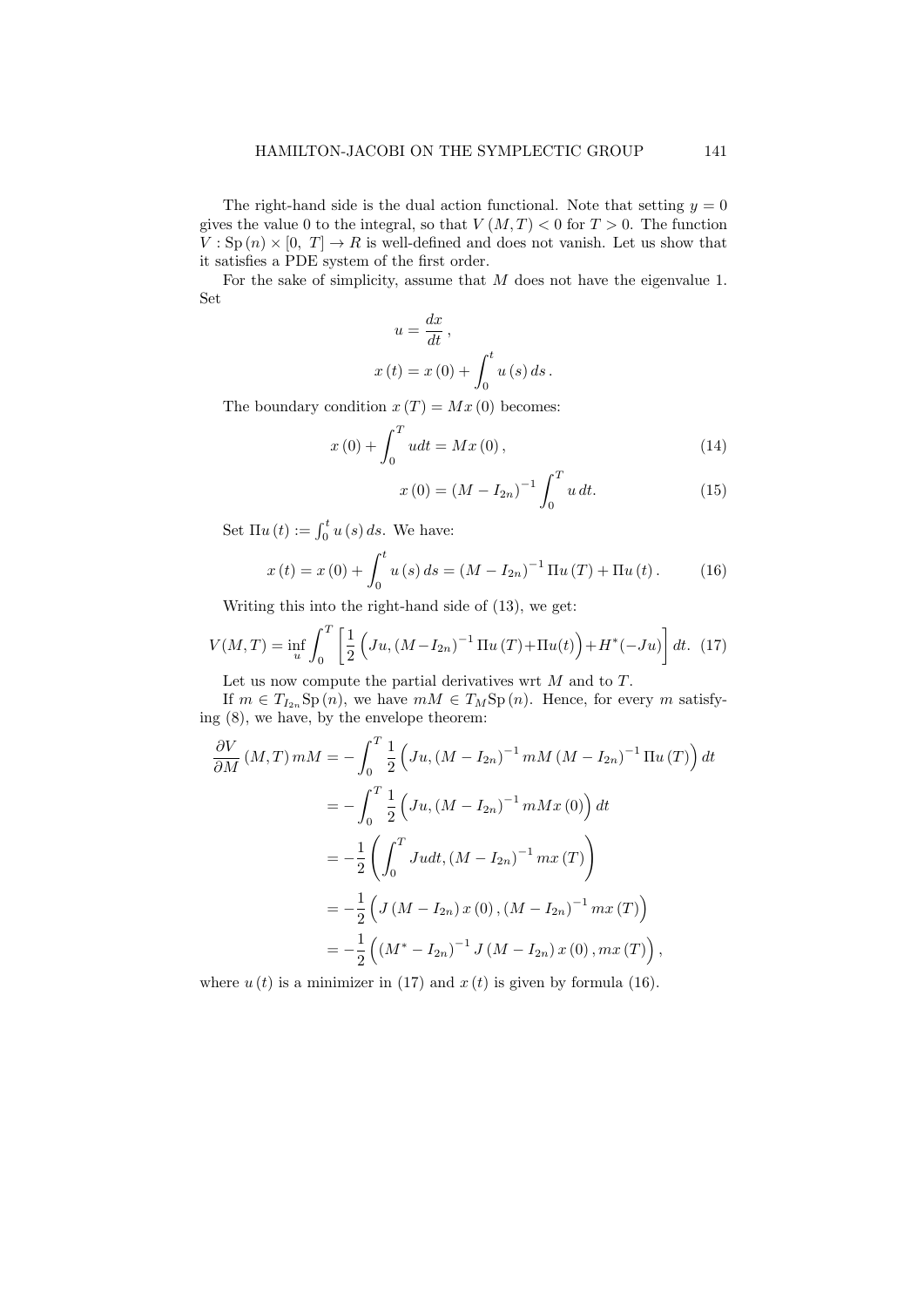LEMMA 3.3. If  $M$  is symplectic, we have:

$$
(M^* - I_{2n})^{-1} J (M - I_{2n}) = -JM.
$$

*Proof.* Multiply both sides by  $M^* - I_{2n}$ . We get:

$$
JM - J = -M^*JM + JM,
$$

which is true since  $M^*JM = J$ .

Finally, we find:

$$
\frac{\partial V}{\partial M}(M,T) \, mM = \frac{1}{2} \left( JMx(0), mx(T) \right) = \frac{1}{2} \left( Jx(T), mx(T) \right). \tag{18}
$$

To find the partial derivative wrt  $T$ , we rewrite the right-hand side of  $(17)$ as follows:

$$
\int_0^1 \left[ \frac{1}{2} \frac{1}{T} \left( J \frac{dx}{dt}, x \right) + H^* \left( -J \frac{1}{T} \frac{dx}{dt} \right) \right] T dt.
$$

The envelope theorem then yields:

$$
\frac{\partial V}{\partial T}(M,T) = \int_0^1 \left[ H^* \left( -J \frac{1}{T} \frac{dx}{dt} \right) + \left( \nabla H^* \left( -J \frac{1}{T} \frac{dx}{dt} \right), J \frac{1}{T^2} \frac{dx}{dt} \right) T \right] dt.
$$

By the Fenchel identity,  $H(x) = (\nabla H^*(y), y) - H^*(y)$  for  $x = \nabla H^*(y)$ , so the integrand is just:

$$
-H\left(\nabla H^*\left(-J\frac{1}{T}\frac{dx}{dt}\right)\right).
$$

Inverting the equation  $\frac{dx}{dt} = JH'(x)$ , we have  $x = \nabla H^*(-J\frac{dx}{dt})$ . Finally, we get

$$
\frac{\partial V}{\partial T}(M,T) = -\int_0^T H(x) \frac{dt}{T}.
$$

Bearing in mind that  $H(x(t))$  is constant along trajectories of the Hamiltonian system, we get:

$$
\frac{\partial V}{\partial T}(M,T) = -H(x(0)) = -H(x(T)).\tag{19}
$$

 $\Box$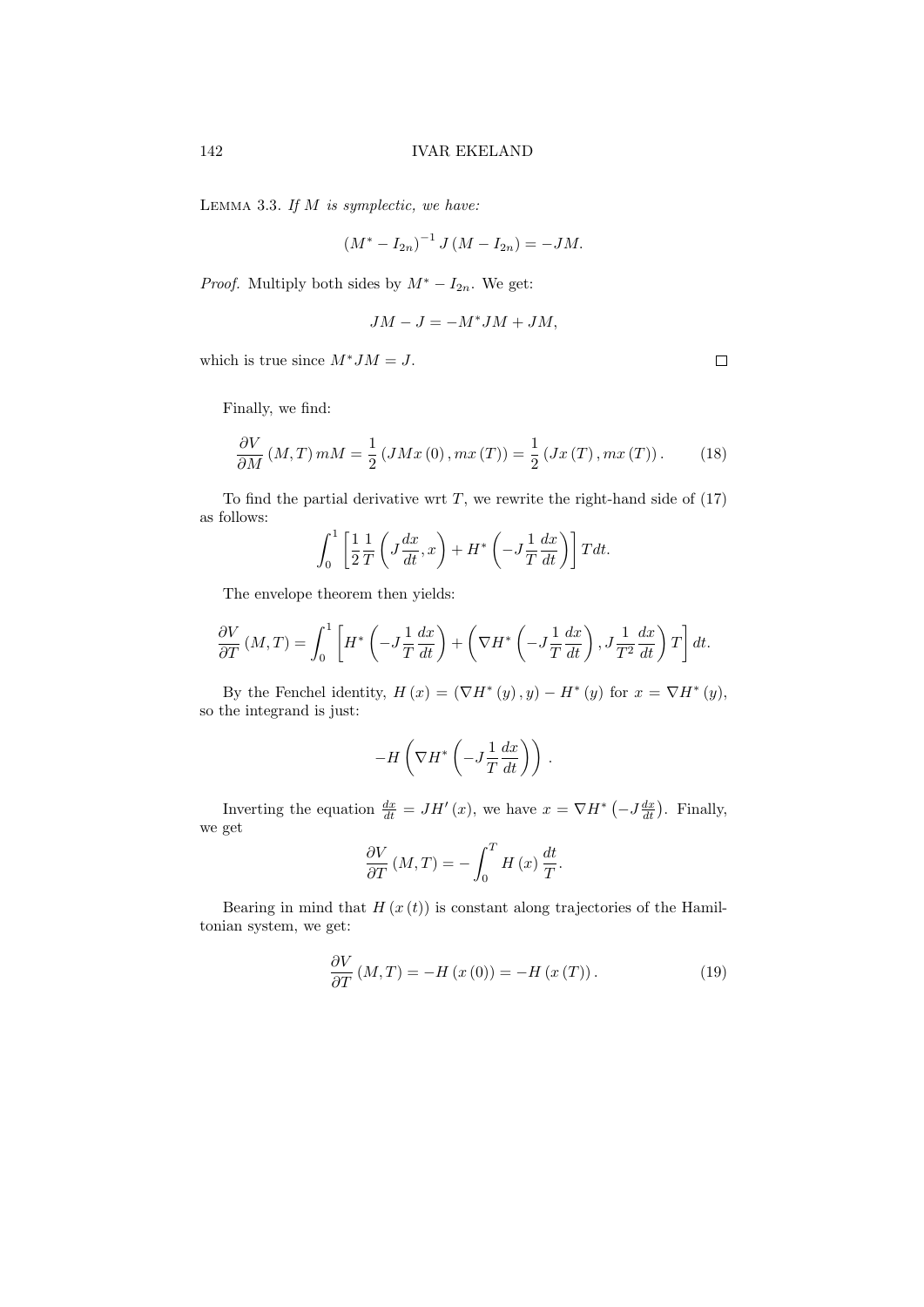### 4. HJB

We have found the partial derivatives of  $V(M,T)$  at any point  $(M,T) \in$  $\text{Sp}(n) \times R_+$  such that M does not have the eigenvalue 1. If  $u(t)$  is the corresponding minimizer in  $(8)$ , and  $x(t)$  is the corresponding solution of  $(9)-(10)$ given by formula (15), so that  $\frac{dx}{dt} = u$ , we have:

$$
\frac{\partial V}{\partial M}(M,T) \, mM = \frac{1}{2} \left( Jx\left(T\right), mx\left(T\right) \right), \quad \forall m \in T_{I_{2n}} \text{Sp}\left(n\right),\tag{20}
$$

$$
\frac{\partial V}{\partial T}(M,T) = -H\left(x\left(T\right)\right). \tag{21}
$$

This is the HJB equation we are seeking. Indeed, we can invert the first equation to express  $x(T)$  in terms of  $\frac{\partial V}{\partial M}$ , say  $x(T) = \varphi\left(\frac{\partial V}{\partial M}\right)$  and write the result in the second, getting  $\frac{\partial V}{\partial T} = -H \circ \varphi \left( \frac{\partial V}{\partial M} \right)$ . Note that equation (20) is in reality a system of  $2n^2 + n$  equation (one for each  $m \in T_{I_{2n}}Sp(n)$ ) in  $2n$ variables, so that it is overdetermined. However, by the preceding analysis, we have shown that formula (17) gives a solution. Let us summarize:

THEOREM 4.1. Suppose  $H: \mathbb{R}^{2n} \to \mathbb{R}$  is convex,  $H(0) = 0$ , and subquadratic near 0 and infinity. Then the function  $V : Sp(n) \times [0, T] \rightarrow R$  defined by formula (17) is negative for  $T > 0$ . If M does not have 1 as an eigenvalue, and V is differentiable at  $(M, T)$ , the HJB relations (20) and (21) hold.

Note that there are two terms in the HJB system: the first one, (20), does not depend on  $H$ , which appears only in the second,  $(21)$ .

Let us give an example. Take  $n = 1$ , so that M is symplectic if and only if it preserves volume:

$$
M = \begin{pmatrix} a & b \\ c & d \end{pmatrix} \in \text{Sp}(2) \iff ad - bc = 1,
$$
  

$$
m = \begin{pmatrix} \alpha & \beta \\ \gamma & \delta \end{pmatrix} \in T_{I_{2n}}\text{Sp}(2) \iff \alpha + \delta = 0.
$$

Then, for  $\xi = (\xi_1, \xi_2)$ :

$$
\frac{1}{2} (J\xi, m\xi) = \gamma \xi_1^2 - \beta \xi_2^2 ,
$$

Let us now take local coordinates in Sp(2). If  $c \neq 0$ , for instance, we can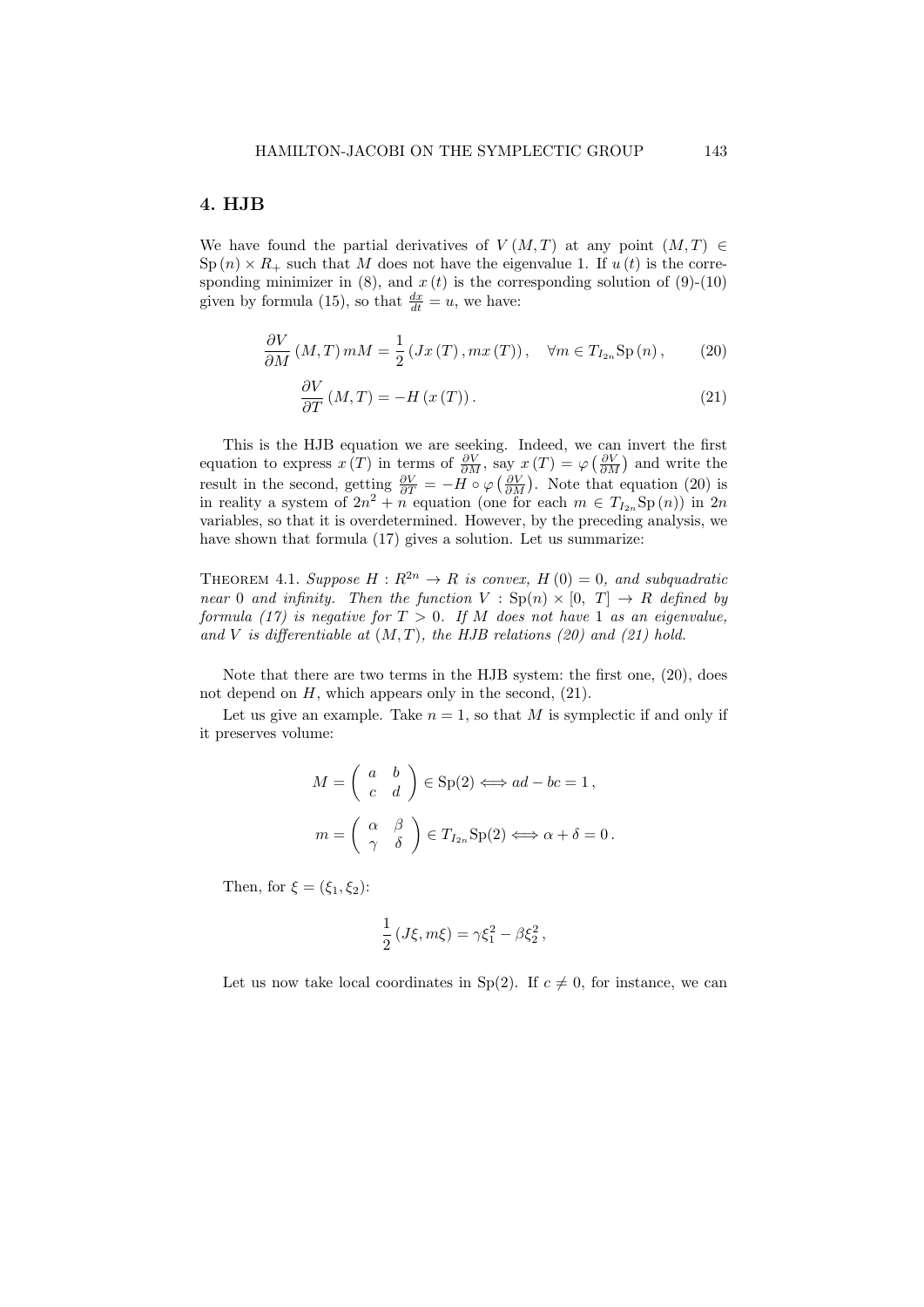take  $a, b, c$  and set  $d = (ab - 1) c^{-1}$ . Then  $V(M, T)$  becomes  $V(a, b, c, T)$  and:

$$
\frac{\partial V}{\partial M} m M = \frac{\partial V}{\partial a} (\alpha a + \beta c) + \frac{\partial V}{\partial b} (\alpha b + \beta d) + \frac{\partial V}{\partial c} (\gamma a + \delta c)
$$
  
=  $\alpha \left( a \frac{\partial V}{\partial a} + b \frac{\partial V}{\partial b} \right) + \beta \left( c \frac{\partial V}{\partial a} + d \frac{\partial V}{\partial b} \right) + \gamma \left( a \frac{\partial V}{\partial c} \right) + \delta \left( c \frac{\partial V}{\partial c} \right)$   
=  $\alpha \left( a \frac{\partial V}{\partial a} + b \frac{\partial V}{\partial b} - c \frac{\partial V}{\partial c} \right) + \beta \left( c \frac{\partial V}{\partial a} + \frac{ab - 1}{c} \frac{\partial V}{\partial b} \right) + \gamma \left( a \frac{\partial V}{\partial c} \right).$ 

Equation (20) becomes:

$$
a\frac{\partial V}{\partial a} + b\frac{\partial V}{\partial b} - c\frac{\partial V}{\partial c} = 0,
$$
\n(22)

$$
c\frac{\partial V}{\partial a} + \frac{ab - 1}{c}\frac{\partial V}{\partial b} = -x_2(T)^2, \qquad (23)
$$

$$
a\frac{\partial V}{\partial c} = x_1(T)^2.
$$
 (24)

We can derive  $x_1(T)$  and  $x_2(T)$  from the last two equations, and plug into second HJB relation (21), getting:

$$
\frac{\partial V}{\partial T} = -H\left(\pm\sqrt{a\frac{\partial V}{\partial c}}, \pm\sqrt{\frac{1-ab}{c}\frac{\partial V}{\partial b} - c\frac{\partial V}{\partial a}}\right).
$$

We still have to satisfy equation (22). Finally, we get an overdetermined system for  $V(a, b, c, T)$ :

$$
0 = a \frac{\partial V}{\partial a} + b \frac{\partial V}{\partial b} - c \frac{\partial V}{\partial c},
$$

$$
\frac{\partial V}{\partial T} = -H \left( \pm \sqrt{a \frac{\partial V}{\partial c}}, \pm \sqrt{\frac{1 - ab}{c} \frac{\partial V}{\partial b} - c \frac{\partial V}{\partial a}} \right).
$$

The sign indeterminacy in the second equation arises also in the Bolza problem. For instance, it is found in the classical eikonal equation.

If one takes  $H(x) = |x|^\alpha$  with  $0 < \alpha < 2$ , which is convex and subquadratic near 0 and infinity, the system becomes:

$$
0 = a\frac{\partial V}{\partial a} + b\frac{\partial V}{\partial b} - c\frac{\partial V}{\partial c},
$$
  

$$
0 = \frac{\partial V}{\partial T} + \left| a\frac{\partial V}{\partial c} + \frac{1 - ab}{c}\frac{\partial V}{\partial b} - c\frac{\partial V}{\partial a} \right|^{\frac{\alpha}{2}},
$$
  

$$
a\frac{\partial V}{\partial c} > 0, \quad \frac{1 - ab}{c}\frac{\partial V}{\partial b} - c\frac{\partial V}{\partial a} > 0
$$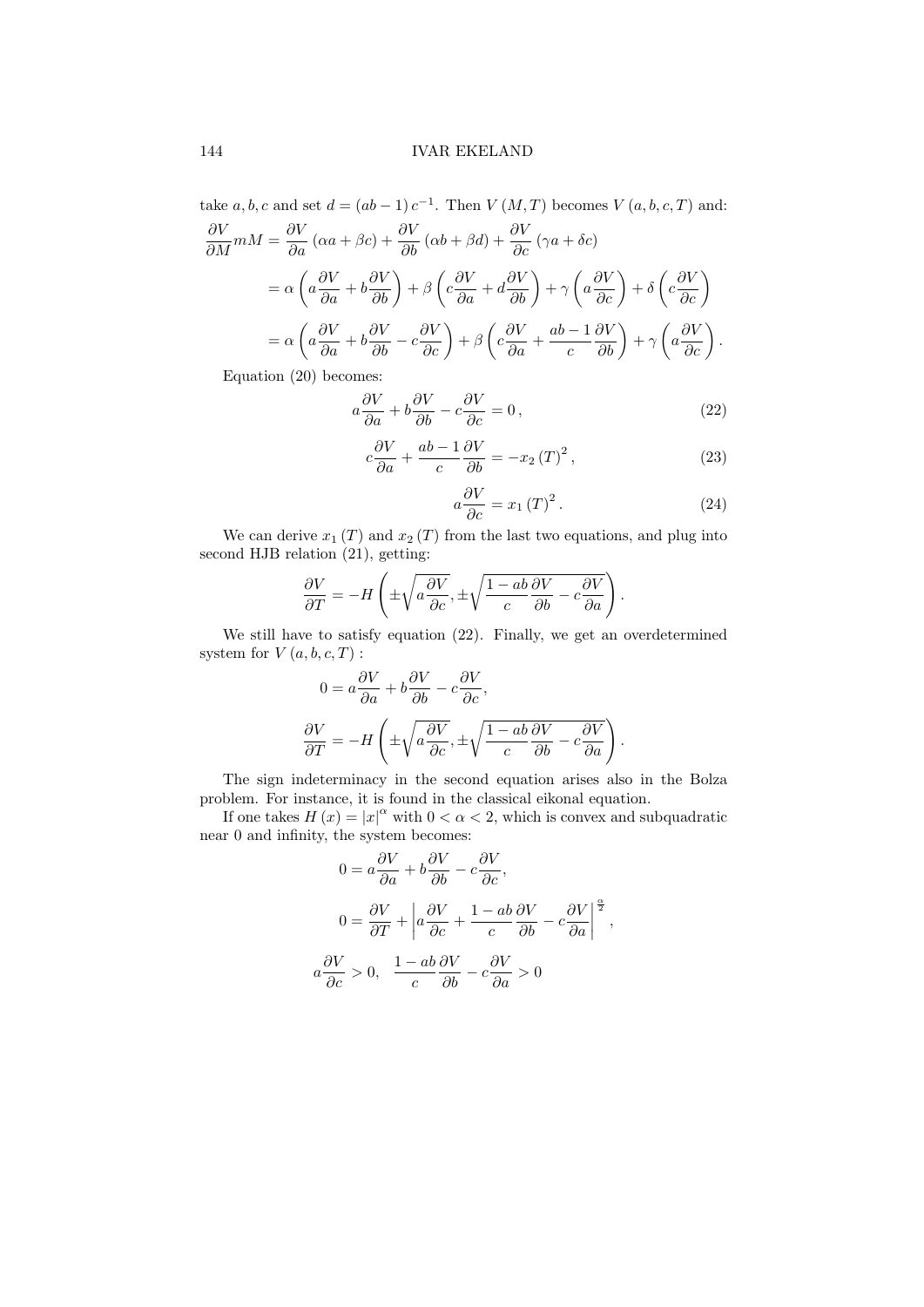and the problem  $(9)-(10)$  can be solved explicitly, yielding a solution to this system.

### 5. Conclusion

This aim of this paper is to open up a problem. There are many questions to be answered:

- 1. We have investigated only points where  $M$  does not have the eigenvalue 1 and  $V(M,T)$  is differentiable. What happens at other points? Is it true that the value function  $V(M,T)$  provides a viscosity solution of the system (20)-(21) over  $\text{Sp}(n) \times R_+$ ?
- 2. What is the geometry of the solution? What is the meaning of the indeterminacy which arises when solving (20), and which appears as  $\pm$  in the example? Does it mean that the graph of the value function can be extended to a sheet which covers  $Sp(n) \times R_+$  several times, in the manner of a Riemann surface?
- 3. What happens when the Hamiltonian  $H$  is no longer subquadratic? If it is superquadratic, for instance, the dual action principle still holds, and can be used to prove the existence of a solution to the problem (9)- (10), but the minimum on the right-hand side of (13) is not attained. The solution is a saddle-point, and defines a critical value rather than a minimum. However, the system  $(20)-(21)$  is still valid. Does it have a solution, and is it provided by the analogue of formula (17), where one seeks a critical value of the right-hand side?
- 4. Finally, what about general Hamiltonians H, assuming simply  $H(0) = 0$ and  $H(x) \to \infty$  when  $|x| \to \infty$ , so that energy surfaces  $H(x) = h$  are bounded, and the boundary-value problem (9)-(10) is reasonable?

#### **REFERENCES**

- [1] V. I. ARNOL'D, Méthodes mathématiques de la mécanique classique, Éditions Mir, Moscou, 1974.
- [2] T. DE DONDER, Théorie invariantive du calcul des variations, Gauthier-Villars, Paris, 1935.
- [3] I. EKELAND, *Convexity methods in Hamiltonian mechanics*, Springer, 1990.
- [4] J. MAWHIN, Analyse: fondements, techniques, évolution, Decitre, 1992.
- [5] J. Mawhin and M. Willem, Critical point theory and Hamiltonian systems, Springer, 1989.
- [6] C.-J. DE LA VALLÉE-POUSSIN, Cours d'analyse infinitésimale, Gauthier-Villars, Paris, second edition, 1907.